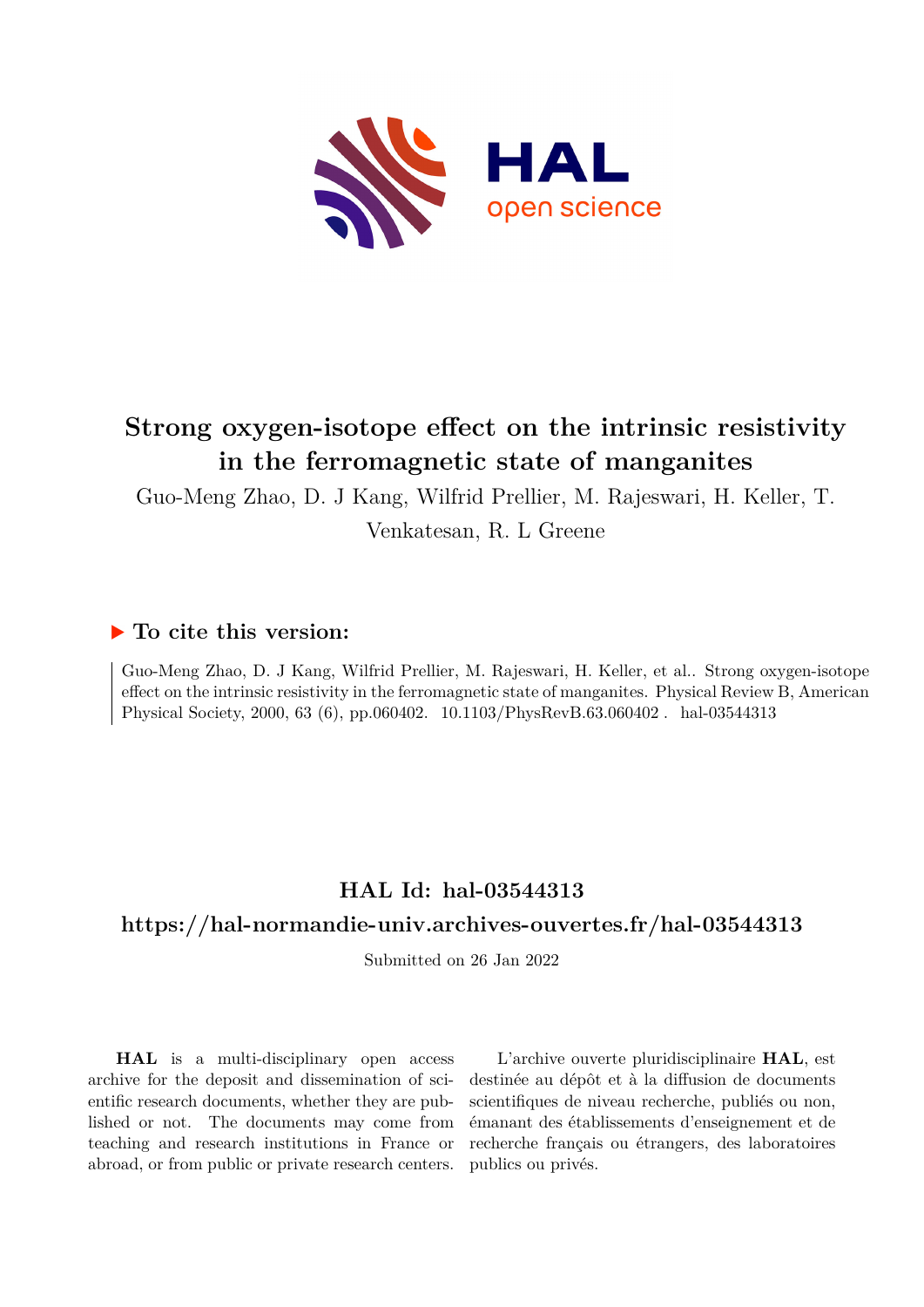See discussions, stats, and author profiles for this publication at: [https://www.researchgate.net/publication/236214770](https://www.researchgate.net/publication/236214770_Strong_oxygen-isotope_effect_on_the_intrinsic_resistivity_in_the_ferromagnetic_state_of_manganites?enrichId=rgreq-318de8a130e6f7ce5a68d6e430dc724d-XXX&enrichSource=Y292ZXJQYWdlOzIzNjIxNDc3MDtBUzo5NzQ3NjgzMjkyMzY1MUAxNDAwMjUxNjk2ODY0&el=1_x_2&_esc=publicationCoverPdf)

## [Strong oxygen-isotope effect on the intrinsic resistivity in the ferromagnetic](https://www.researchgate.net/publication/236214770_Strong_oxygen-isotope_effect_on_the_intrinsic_resistivity_in_the_ferromagnetic_state_of_manganites?enrichId=rgreq-318de8a130e6f7ce5a68d6e430dc724d-XXX&enrichSource=Y292ZXJQYWdlOzIzNjIxNDc3MDtBUzo5NzQ3NjgzMjkyMzY1MUAxNDAwMjUxNjk2ODY0&el=1_x_3&_esc=publicationCoverPdf) state of manganites

**Article** in Physical Review B · February 2001 DOI: 10.1103/PhysRevB.63.060402

| <b>CITATIONS</b><br>32 |                                                                                                                              | READS<br>49 |                                                                                              |
|------------------------|------------------------------------------------------------------------------------------------------------------------------|-------------|----------------------------------------------------------------------------------------------|
|                        | 7 authors, including:                                                                                                        |             |                                                                                              |
|                        | Guo-meng Zhao<br>California State University, Los Angeles<br>155 PUBLICATIONS 3,844 CITATIONS<br>SEE PROFILE                 |             | Dae Joon Kang<br>Sungkyunkwan University<br>322 PUBLICATIONS 7, 643 CITATIONS<br>SEE PROFILE |
|                        | <b>Wilfrid Prellier</b><br>French National Centre for Scientific Research<br>332 PUBLICATIONS 7,848 CITATIONS<br>SEE PROFILE |             | H. Keller<br>University of Zurich<br>455 PUBLICATIONS 11,147 CITATIONS<br>SEE PROFILE        |

**Some of the authors of this publication are also working on these related projects:**



LIBS physics [View project](https://www.researchgate.net/project/LIBS-physics?enrichId=rgreq-318de8a130e6f7ce5a68d6e430dc724d-XXX&enrichSource=Y292ZXJQYWdlOzIzNjIxNDc3MDtBUzo5NzQ3NjgzMjkyMzY1MUAxNDAwMjUxNjk2ODY0&el=1_x_9&_esc=publicationCoverPdf)

Special Issue "From Quantum Paraelectric/Ferroelectric Perovskite Oxides to High Temperature Superconducting Copper Oxides -- In Honor of Professor K.A. Müller for His Lifework" [View project](https://www.researchgate.net/project/Special-Issue-From-Quantum-Paraelectric-Ferroelectric-Perovskite-Oxides-to-High-Temperature-Superconducting-Copper-Oxides--In-Honor-of-Professor-KA-Mueller-for-His-Lifework?enrichId=rgreq-318de8a130e6f7ce5a68d6e430dc724d-XXX&enrichSource=Y292ZXJQYWdlOzIzNjIxNDc3MDtBUzo5NzQ3NjgzMjkyMzY1MUAxNDAwMjUxNjk2ODY0&el=1_x_9&_esc=publicationCoverPdf)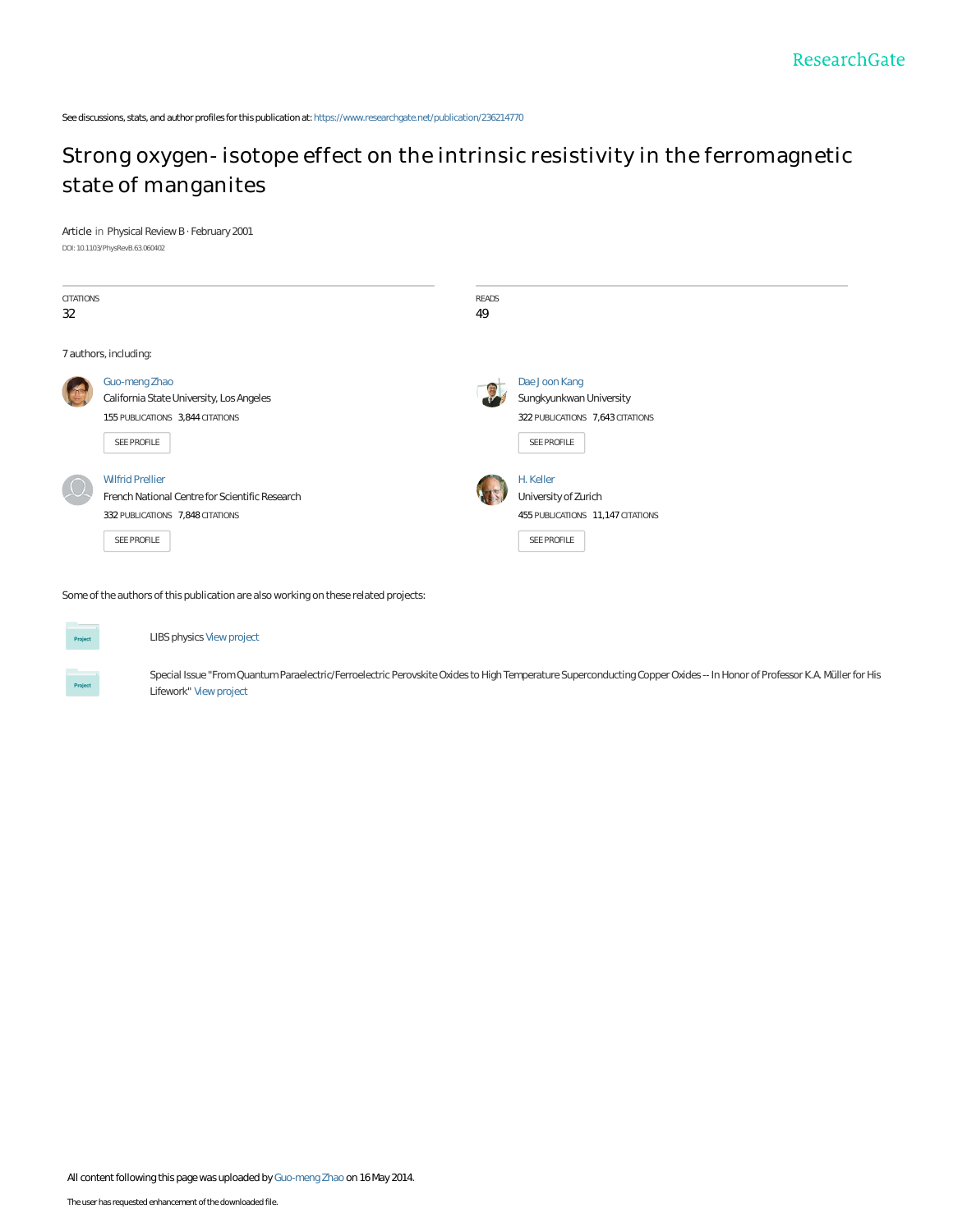#### **Strong oxygen-isotope effect on the intrinsic resistivity in the ferromagnetic state of manganites**

Guo-meng Zhao,<sup>1,2</sup> D. J. Kang,<sup>1</sup> W. Prellier,<sup>1,\*</sup> M. Rajeswari,<sup>1</sup> H. Keller,<sup>2</sup> T. Venkatesan,<sup>1</sup> and R. L. Greene<sup>1</sup>

1 *Center for Superconductivity Research, University of Maryland, College Park, Maryland 20742*

<sup>2</sup>Physik-Institut der Universität Zürich, CH-8057 Zürich, Switzerland

(Received 2 August 2000; published 29 December 2000)

Oxygen-isotope effects on the intrinsic resistivity have been studied in high-quality epitaxial thin films of  $La_{0.75}Ca_{0.25}MnO_3$  and  $Nd_{0.7}Sr_{0.3}MnO_3$ . We found that the residual resistivity  $\rho_o$  increases by about 15(3)% upon replacing  $16$ O by  $18$ O. Furthermore, the temperature dependent part of the resistivity at low temperatures consists of an  $AT^{4.5}$  term contributed from two-magnon scattering, and a  $B\omega_s/\sinh^2(\hbar\omega_s/2k_BT)$  term which arises from scattering by a soft optical phonon mode. The absolute magnitudes of the coefficient *A* and the phonon energy  $\hbar \omega$ , for both isotope samples are in quantitative agreement with theoretical predictions.

DOI: 10.1103/PhysRevB.63.060402 PACS number(s): 75.30.Vn, 71.38. - k, 73.50. - h, 74.20.Mn

The magnetic properties of the manganite perovskites  $R_{1-x}A_xMnO_3$  ( $R=a$  rare-earth element, and  $A=a$  divalent element) have attracted renewed interest because of the observation of colossal magnetoresistance  $(CMR)$  in thin films of these materials.<sup>1</sup> Despite tremendous experimental efforts,<sup>2</sup> the basic physics and the microscopic mechanism for the colossal magnetoresistance in these materials remain controversial. $3-5$  In particular, the very nature of the charge carriers and the electrical transport mechanism in the lowtemperature metallic state have not been fully understood.

At low temperatures, a dominant  $T^2$  contribution in resistivity is generally observed, and has been ascribed to electron-electron scattering.6 In contrast, Jaime *et al.*<sup>7</sup> have shown that the resistivity is essentially temperature independent below 20 K and exhibits a strong  $T^2$  dependence above 50 K. They proposed single magnon scattering with a cutoff at long wavelengths to explain their data. In their scenario, they considered a case where the manganese  $e_g$  minority (spin-up) band lies slightly above the Fermi level (in the majority spin-down band) with a small energy gap of about 1 meV. This appears to be in contradiction with the optical data<sup>8</sup> which show that the minimum band gap between the  $e_g$ minority and majority bands is even larger than 0.5 eV and that the size of the gap strongly depends on the chemical pressure. Alternatively, Zhao *et al.*<sup>9</sup> have recently shown that the temperature dependent part of the resistivity at low temperatures is mainly due to scattering by a soft optical phonon mode.

Various CMR theories $3-5$  predict different natures of charge carriers in the ferromagnetic state. In a theory of Alexandrov and Bratkovsky,<sup>5</sup> polarons are considered as the carriers even in the low-temperature metallic state, while others<sup>3,4</sup> believe that polaronic effects might not be important at low temperatures. The clarification of the nature of charge carriers in the ferromagnetic state can discriminate those theoretical models. One of the effective and clear ways to address this issue is to study the isotope effect on the effective carrier mass.

It is well known that the renormalized effective mass of carriers is independent of the ion mass *M* in ordinary metals where the Migdal adiabatic approximation is believed to be valid. However, if the interactions between electrons and nuclear ions are strong enough for electrons to form po-

larons, their effective mass  $m_p^*$  will depend on *M*. This is because the polaron mass  $m_p^* = m \exp(\gamma E_p / \omega)$ ,<sup>10,11</sup> where *m* is the band mass in the absence of the electron-phonon interaction,  $\gamma$  is a constant (<1),  $E_p$  is the polaron binding energy which is independent of *M* in the harmonic approximation, and  $\omega$  is a characteristic optical phonon frequency which depends on the masses of ions. Hence, there is a large isotope effect on the polaronic carrier mass, in contrast to the zero isotope effect in ordinary metals.

Here we report studies of the oxygen-isotope effect on the intrinsic low-temperature resistivity in high-quality epitaxial thin films of  $La_{0.75}Ca_{0.25}MnO_3$  and  $Nd_{0.7}Sr_{0.3}MnO_3$ . The residual resistivity of these compounds shows a strong dependence on the oxygen-isotope mass. Our quantitative data analyses may suggest that the nature of the charge carriers in the ferromagnetic state of doped manganites should be polaronic.

Epitaxial thin films of  $La_{0.75}Ca_{0.25}MnO_3$  (LCMO) and  $Nd_{0.7}Sr_{0.3}MnO_3$  (NSMO) were grown on  $\langle 100 \rangle$  LaAlO<sub>3</sub> single crystal substrates by pulsed laser deposition using a KrF excimer laser.<sup>12</sup> The film thickness was about 190 nm for NSMO and 150 nm for LCMO. Two halves were cut from the same piece of a film for oxygen-isotope diffusion. The diffusion for LCMO/NSMO was carried out for 10 h at about  $940/900$  °C and oxygen pressure of 1 bar. The  $18$ O-isotope gas is enriched with 95%  $18$ O, which can ensure 95%  $18$ O in the  $18$ O thin films. The resistivity was measured using the van der Pauw technique, and the contacts were made by silver paste. The measurements were carried out in a Quantum Design measuring system.

Figure 1 shows the resistivity of the oxygen-isotope exchanged films of  $La_{0.75}Ca_{0.25}MnO_3$  (LCMO) and  $Nd_{0.7}Sr_{0.3}MnO_3$  (NSMO) over 100–300 K. It is apparent that the <sup>18</sup>O samples have lower metal-insulator crossover temperatures and much sharper resistivity drop. The Curie temperature  $T_c$  normally coincides with a temperature where  $d \ln \rho/dT$  exhibits a maximum. We find that the oxygenisotope shift of  $T_c$  is 14.0(6) K for LCMO and 17.5(6) K for NSMO, in excellent agreement with the results for the bulk samples.<sup>13</sup>

In Fig. 2 we plot the low-temperature resistivity of the  $oxygen-isotope exchanged films of (a) LCMO and (b)$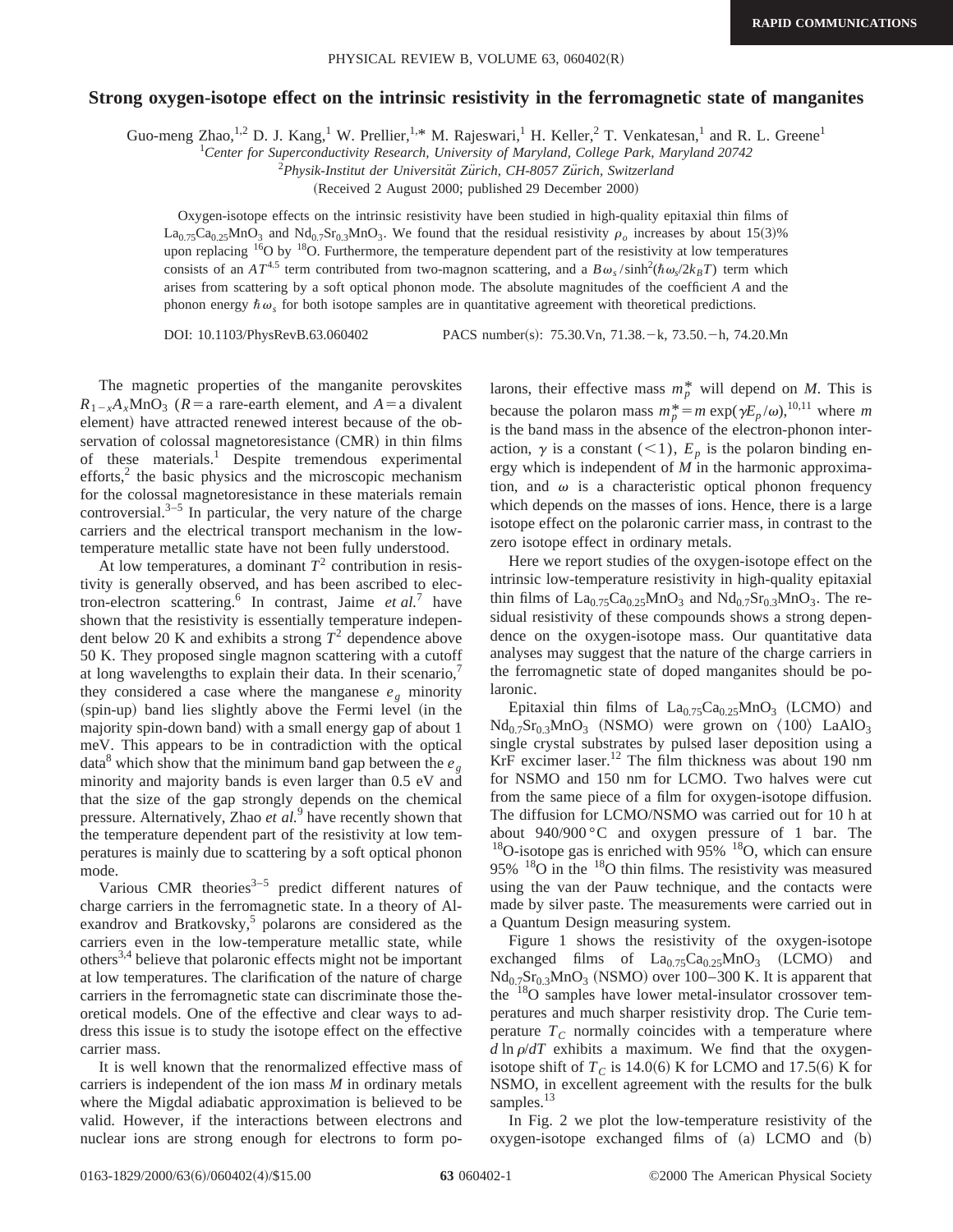

FIG. 1. The resistivity of the oxygen-isotope exchanged films of (a)  $La_{0.75}Ca_{0.25}MnO_3$  and (b)  $Nd_{0.7}Sr_{0.3}MnO_3$ .

NSMO. In both cases, the residual resistivity  $\rho_o$  for the <sup>18</sup>O samples is larger than for the  $16$ O samples by about 15%. We have repeated the van der Pauw measurements at 5 K several times with different contact configurations. We checked that the uncertainty of the difference in  $\rho_0$  of the two isotope samples is less than 3%. We also found that the isotope effect is reversible upon isotope back exchange. It is worth noting that the  $\rho_o$  for our LCMO <sup>16</sup>O film is similar to that for a single crystal with a similar  $T_c$ , <sup>14</sup> while the  $\rho_o$  for our NSMO 16O film is about 40% higher than those for single crystals.<sup>14,15</sup> This indicates that the electrical transport observed in our LCMO films is intrinsic. On the other hand, a larger  $\rho$  and a small upturn in the low-temperature resistivity of our NSMO films are most likely to arise from carrier localization when the low-temperature resistivity is larger than a critical value of about 300  $\mu \Omega$ cm.<sup>15</sup> The larger  $\rho_o$  in our NSMO films might be caused by a contamination of impurities  $(e.g., A1)$  that may diffuse from the LAO substrate during the high-temperature annealing. We should mention that the intrinsic resistivity cannot be obtained from ceramic samples where the boundary resistivity is dominant. Thus one cannot use ceramic samples to study the isotope effect on the intrinsic resistivity. Moreover, the van der Pauw technique is particularly good to precisely measure the resistivity difference between the oxygen-isotope exchanged films which have the same thickness. Thus the data shown in Fig. 2 represent the precise measurements on the intrinsic resistivity of the isotope substituted samples.

It is known that the residual resistivity  $\rho_o \propto m^*/n \tau_o$ . Here  $\hbar/\tau_o$  is the scattering rate which is associated with the random potential produced by randomly distributed trivalent

GUO-MENG ZHAO *et al.*  $PHYSICAL REVIEW B 63 060402(R)$ 



FIG. 2. The low-temperature resistivity of the oxygen-isotope exchanged films of (a)  $La_{0.75}Ca_{0.25}MnO_3$  and (b)  $Nd_{0.7}Sr_{0.3}MnO_3$ .

and divalent cations,<sup>16</sup> and/or with impurities;  $m^*$  is the effective mass of carriers at low temperatures, and *n* is the mobile carrier concentration. If the chemical potential is far above the mobility edge,  $\rho_o \propto (m^*)^2$ , that is,  $\hbar / \tau_o \propto m^*$ . This is what one expects from the simple Born approximation. On the other hand, one can show<sup>17</sup> that  $\rho_o \propto m^*$  if the chemical potential is slightly above the mobility edge. Since these materials are close to the Mott-Anderson transition, the chemical potential in these materials should not be far away from the mobility edge so that  $\rho_{o} \propto (m^*)^{\beta}$  with  $\beta \approx 1$ . Therefore, the large oxygen-isotope effect on  $\rho$  implies that the effective mass of the carriers strongly depends on the oxygen mass.

In order to gain further insight, it is important to make more quantitative analyses on the temperature dependence of the resistivity for two isotope samples. If the charge carriers at low temperatures are polaronic, the temperature dependence of the resistivity should agree with polaron metallic conduction. This is indeed the case as recently demonstrated by Zhao *et al.*<sup>9</sup> There are three contributions to the resistivity: the residual resistivity  $\rho_o$ , the term  $AT^{4.5}$  contributed from two-magnon scattering,<sup>18</sup> and the term  $B\omega_s/$  $\sinh^2(\hbar \omega_s/2k_BT)$ , which arises from polaron coherent motion involving a relaxation due to a soft optical phonon mode that is strongly coupled to the carriers.<sup>9</sup> Here  $\omega_s$  is the frequency of a soft optical mode. The temperature dependent part of the resistivity is then given by

$$
\rho(T) - \rho_o = AT^{4.5} + B\omega_s/\sinh^2(\hbar\omega_s/2k_BT). \tag{1}
$$

It was shown that the parameter *B* is proportional to  $m^*/n$ <sup>9</sup>. This implies that *B* and  $\rho_o$  should have a similar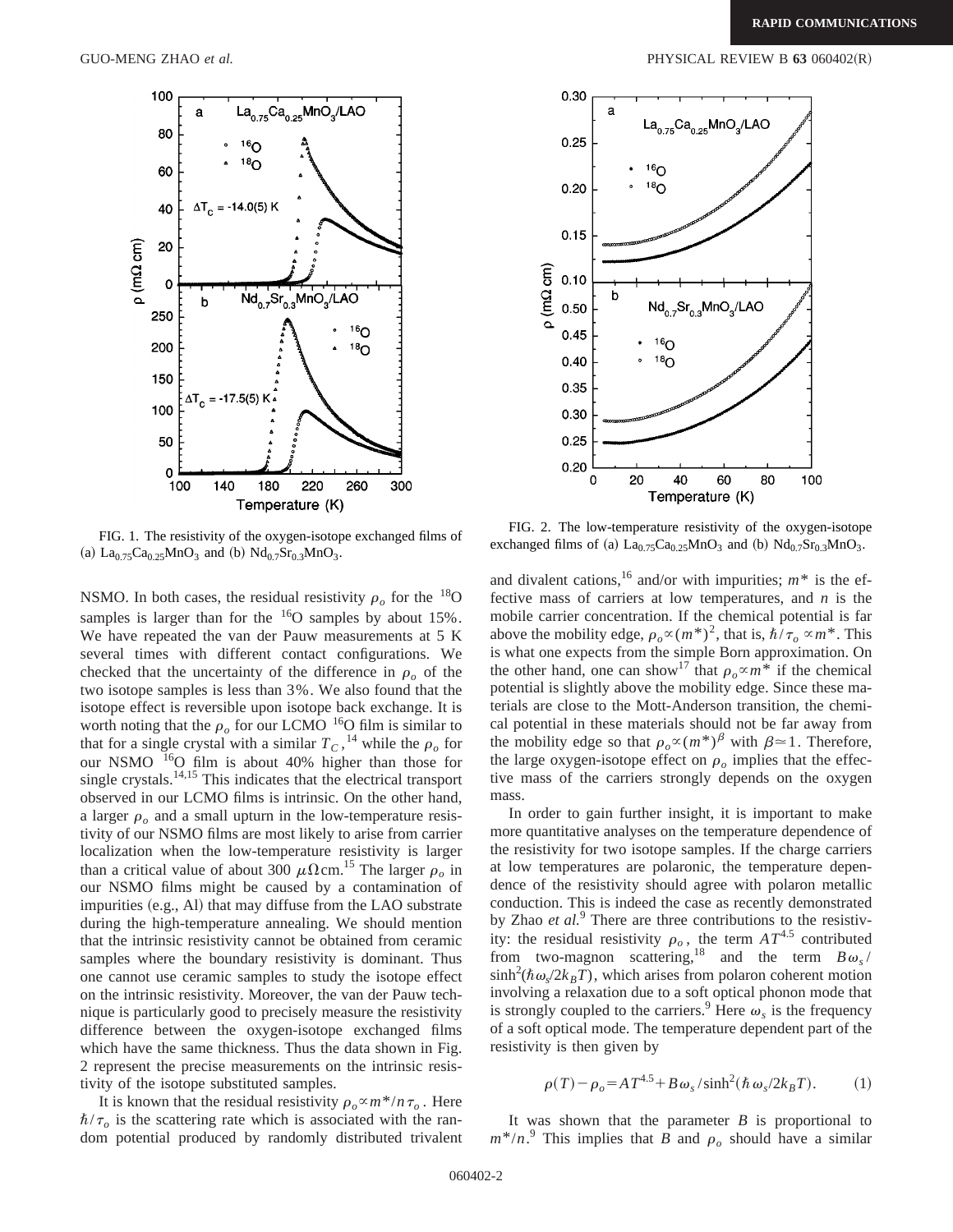#### STRONG OXYGEN-ISOTOPE EFFECT ON THE ... **PHYSICAL REVIEW B 63** 060402(R)

relative change upon the isotope substitution if  $\rho_{o} \propto m^*$ . Although the first term in Eq.  $(1)$  was derived for a free carrier system, the theory should be also valid for polaronic carriers which can propagate in the Bloch states at low temperatures like heavy fermions scattered by magnons, phonons, impurity potentials, and themselves.19 The coefficient *A* has an analytical expression in the case of a simple parabolic band (occupied by single-spin holes).<sup>18</sup> In terms of the hole density per cell *n*, the average spin stiffness  $\overline{D}$ , and the effective hopping integral  $t^*$ , the coefficient *A* can be written as<sup>18</sup>

$$
A = \left(\frac{3a\hbar}{32\pi e^2}\right) (2 - n/2)^{-2} (6\pi^2 n)^{5/3} \left(2.52 + 0.0017 \frac{\bar{D}}{a^2 t^*}\right)
$$

$$
\times \left\{\frac{a^2 k_B}{\bar{D}(6\pi^2)^{2/3} (0.5^{2/3} - n^{2/3})}\right\}^{9/2}.
$$
 (2)

Here we have used the relations:  $ak_F = (6\pi^2 n)^{1/3}$  (where  $\hbar k_F$  is the Fermi momentum, and *a* is the lattice constant);  $E_F = t^* (6\pi^2)^{2/3} (0.5^{2/3} - n^{2/3})$  (where the Fermi energy  $E_F$  is measured from the band center); and the effective spin  $S^*$  $=2-n/2$ . The value of  $t^*$  can be estimated to be about 40 meV from the measured effective plasma frequency  $\hbar \Omega_p^*$  $= 1.1$  eV and  $n \sim 0.3$  in La<sub>0.7</sub>Ca<sub>0.3</sub>MnO<sub>3</sub>.<sup>20</sup> Since  $\overline{D}$  is about 100 meV  $\AA^2$  (see below), one expects that the term  $0.0017\overline{D}/a^2t^* \le 2.52$ , and thus can be dropped out in Eq. (2). We should mention that by considering realistic polaronic band structure and the random potentials, Eq.  $(2)$  should be modified. However, we believe that *A* should be still proportional to  $(T/\overline{D})^{4.5}$  but with a different numerical coefficient.

From Eq.  $(2)$ , one can see that there are two parameters *n* and  $\overline{D}$  that determine the magnitude of  $A$ . In doped manganites, *n* should be approximately equal to the doping level *x*. The average spin stiffness  $\overline{D}$  should be close to the longwave spin stiffness  $D(0)$  if there is negligible magnon softening near the zone boundary. On the other hand,  $\bar{D}$  $\langle D(0)$  if there is a magnon softening near the zone boundary as the case of low- $T_c$  materials.<sup>21</sup> In any cases, one might expect that the average  $\bar{D}$  should be proportional to  $T_C$ so that  $\bar{D}/k_B T_C$  is a universal constant in the manganite system. Since the magnon softening becomes unimportant when the  $T_C$  is higher than 350 K,<sup>21</sup> then  $\overline{D} \approx D(0)$  in the compound La<sub>0.7</sub>Sr<sub>0.3</sub>MnO<sub>3</sub> with the highest  $T_C$ =378 K.<sup>22</sup> Thus, the universal value of  $\bar{D}/k_B T_C$  should be close to the value of  $D(0)/k_B T_C$  in La<sub>0.7</sub>Sr<sub>0.3</sub>MnO<sub>3</sub>, which was found to 5.8  $\pm$  0.2 Å<sup>2</sup>.<sup>22</sup>

Now we fit the  $\rho(T) - \rho_o$  data below 100 K by Eq. (1) for the LCMO  $16$ O and  $18$ O samples, as shown in Fig. 3. It is striking that the fits to the data of both isotope samples are very good. In order to see more clearly the quality of the fits, we plot in Fig. 4 the relative difference  $\Delta \rho / \rho$  between the data and the fitted curves. It is clear that there is a negligible systematic deviation below 100 K. We exclude the data above 100 K in the fitting since *n*/*m*\* above 100 K becomes temperature dependent.20 The fitting parameters *A*, *B*, and  $\hbar \omega$ , are summarized in Table I. Since the fits are excellent,



FIG. 3.  $\rho(T) - \rho_o$  for the <sup>16</sup>O and <sup>18</sup>O films of  $La_{0.75}Ca_{0.25}MnO_3$ . The solid lines are fitted curves by Eq. (1).

the uncertainties in the fitting parameters are very small (see Table I). On the other hand, since there is a small upturn at the low-temperature resistivity of the NSMO films (see Fig. 2 and discussion above), one needs three additional parameters in order to fit the low-temperature upturn. Therefore, we did not attempt to fit the NSMO data with six parameters, but gave the values of the resistivity at 5 K for both isotope samples in Table I.

From Table I, one can see that  $\rho_o$  increases by 15(3)%, and *B* by 17(3)%. This provides additional evidence that  $\rho_o$  $\propto m^*$ , in agreement with the above argument. Thus the observed large oxygen-isotope effects on both  $\rho_o$  and *B* consistently suggest that the effective mass of carriers should depend strongly on the oxygen-isotope mass. This cannot be explained by any conventional models.



FIG. 4. The relative differences between the resistivity data and the fitted curves for the <sup>16</sup>O and <sup>18</sup>O films of  $La_{0.75}Ca_{0.25}MnO_3$ . The systematic deviations are very small.